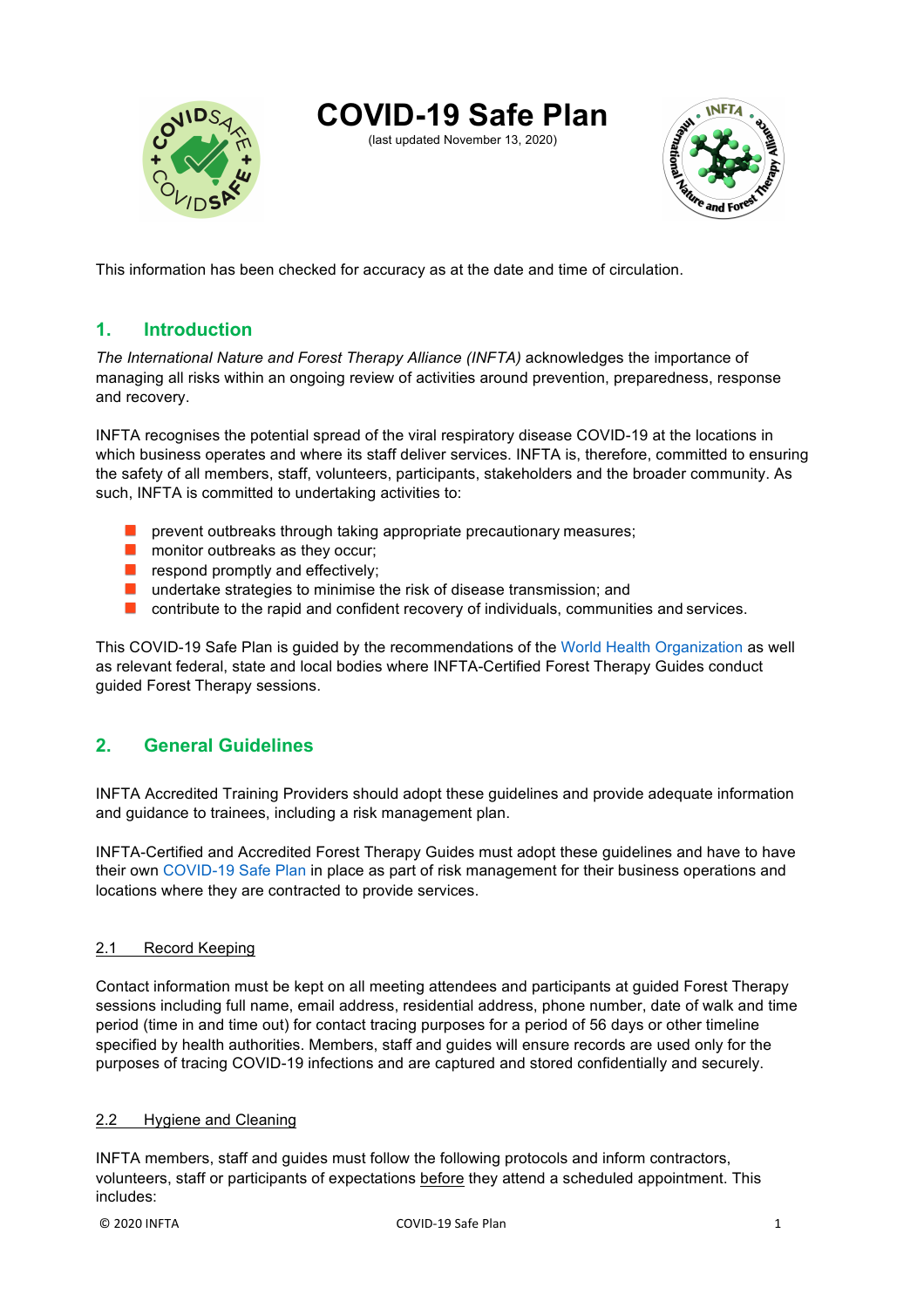- $\blacksquare$  staying at home if they feel unwell
- **P** providing their details for record-keeping and tracing purposes
- **N** washing their hands and/or using disinfectant and/or alcohol-based hand sanitiser upon arrival
- non-contact greetings (no handshakes); greet people with a smile or wave
- **E** wearing adequate face masks during meetings and quided Forest Therapy sessions
- **Contract Contract** avoiding physical contact with others not in their household
- maintaining required social distancing of, at least, 1.5 m during the entire meeting or session  $\mathcal{L}_{\mathcal{A}}$

All members, staff and guides must practise good hygiene by frequently cleaning their hands. Hand washing should take at least 20 to 30 seconds. Wash the whole of each hand, covering all areas with soap before washing with water. If hand washing is not practical, disinfectant and/or alcohol-based hand sanitiser containing at least 60% ethanol or 70% isopropanol are recommended.

#### 2.3 Serving refreshments

Members, staff and guides shall only serve refreshments if allowed at the time. Maintain good practices and follow guidelines set by the location or venue where meetings, gatherings or Forest Therapy sessions are conducted. Any refreshments that are offered will be in environmentally sustainable disposable items in place of reusable items where possible.

#### 2.4 Physical Distancing

All members, staff and INFTA guides shall not attend meetings, gatherings or guided Forest Therapy sessions if they are unwell or notice any flu-like symptoms. Based on current advice, all members, staff and guides must cap the number of attendees and/or participants (including the guide and any assistant/s) and record the relevant personal details of all participants for possible contact tracing. Guides will send out information prior to any guided Forest Therapy session to the participants. In addition, the guides inform all participants at the start of the guided Forest Therapy session about the 1.5 metres distance between persons and ensuring an average hygiene safety area of four square metres per person.

# **3. Protocols for Guided Forest Therapy Sessions**

- **INFTA-Certified and Accredited Forest Therapy Guides, volunteers and participants must** maintain the required physical distances, wear an adequate face mask at all times and minimise physical interaction with others in the group they guide.
- **All participants must pre-purchase tickets drop-ins on the day are not recommended.**
- **Forest Therapy activities should be tailored to ensure required physical distancing. Guides must** avoid the use of popular locations and narrow trails where physical distance may be compromised.
- **Participants must bring their own equipment, mat, blanket, cushion, writing implements, water** bottle and snacks.
- Use electronic means instead of paperwork where practical for waivers, disclaimers, feedback and evaluation formalities. If a signature is required, discuss providing a confirmation email instead, or providing a photo of the signed copy as proof. Alternatively, disinfect the pen after individual use.

INFTA-Certified and Accredited Forest Therapy Guides will endeavour to ensure there are protocols for cancelling events and offering alternative online offerings wherever safe and possible.